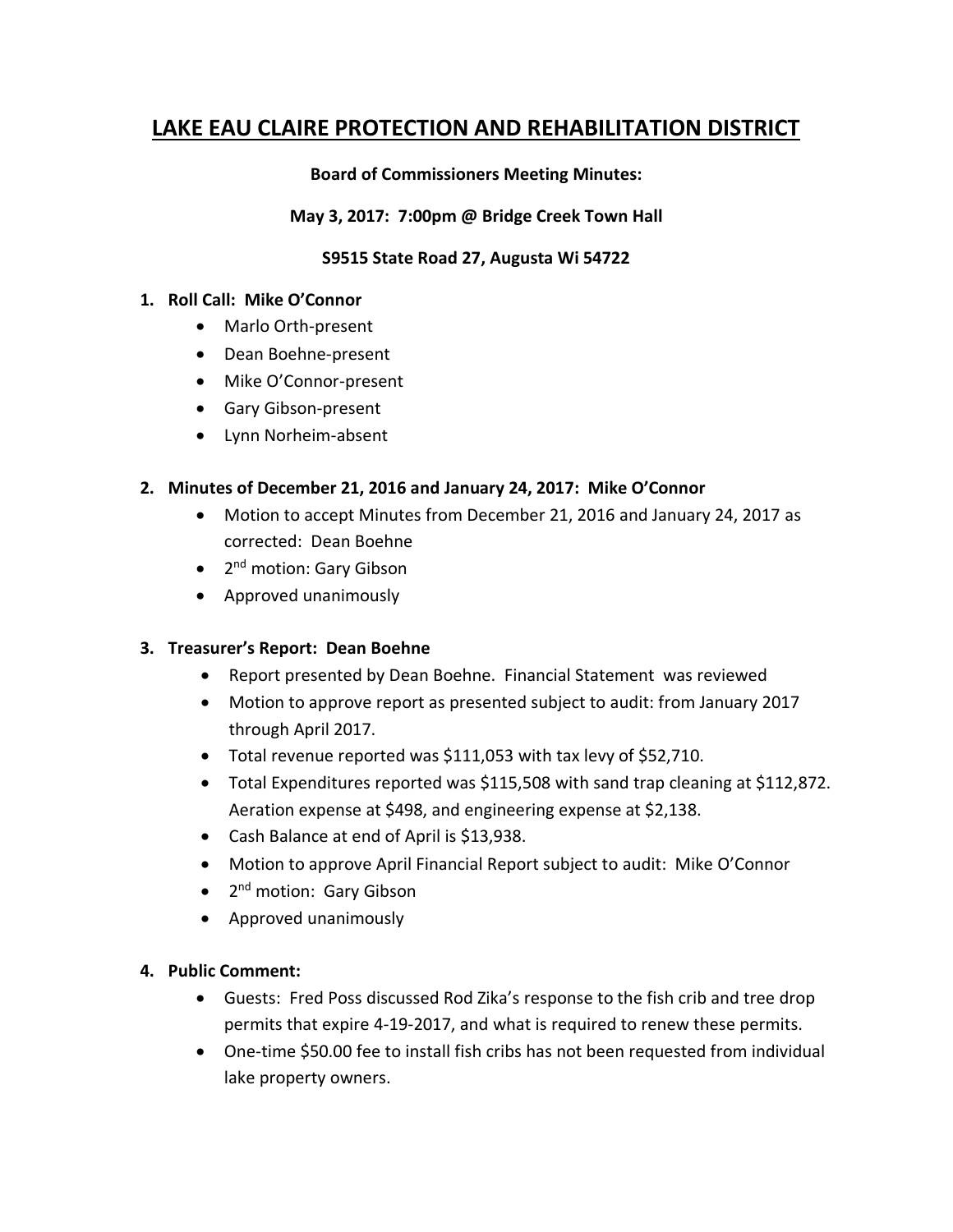- Marlo Orth stated that District is exempt from permit requirements for fish cribs and tree drops per David Hahn.
- Fish cribs installation is prohibited from April  $1<sup>st</sup>$  through June  $1<sup>st</sup>$ .
- Fred Poss will set up fish crib installation dates between June  $1<sup>st</sup>$  and the end of August.
- Robin Walsh will be working with DNR for additional tree drops.

# **5. Bills: Dean Boehne:**

- Bills for cleaning Gravel Pit Trap (\$61,821.24) and Trouble Water Bridge Trap (\$51,050.82) have been paid to Krueger.
- AEC: Engineering bills of \$866.15 and \$532.50 for engineering and surveying has not been paid pending clarification of detailed description of bill.
- Additional expenses were incurred by Krueger to repair connector road damaged as result of weather conditions.
- Motion to pay Krueger \$2650.00 (half of expenses incurred) for additional expenses incurred to repair damage to the connector road required to complete the sand trap cleaning: Mike O'Connor
- 2<sup>nd</sup> motion: Gary Gibson
- Approved unanimously

# **6. Sediment Trap Cleaning: Marlo Orth:**

- Gravel Pit Trap: 10,323 cubic yards removed for \$61,821.24
- Trouble Water Bridge Trap: 6,302 cubic yards removed for \$51,050.82
- Both traps completed in February 2017.

# **7. New deposit site update:**

- County Board Supervisor Kevin Stelljes has been requesting additional information and stipulations prior to approving new site and is receiving guidance from Parks and Forest and DNR regarding his additional requests.
- New spoils sites are under review and under discussion and debate.

### **8. Eau Claire River Watershed update:**

• Next meeting is scheduled for May 11, 2017 at Bridge Creek at 6:30pm.

# **9. Lake Management Plan Director report: Rod Zika**

- See Rod Zika's Lake Management Report dated May 3, 2017.
- No action required at this time.